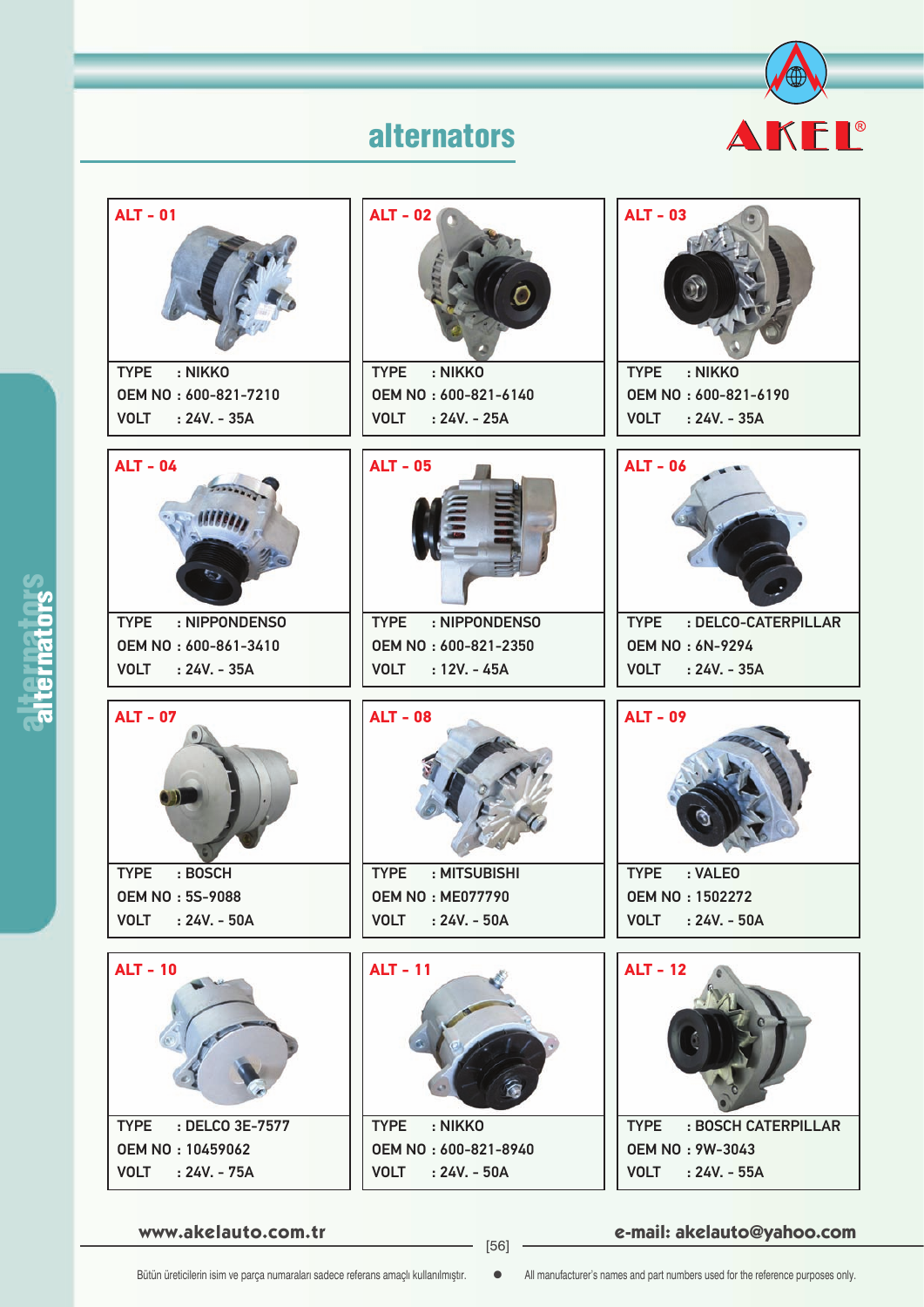

| <b>ALT - 13</b>                          | <b>ALT - 14</b>                           | <b>ALT - 15</b>                          |
|------------------------------------------|-------------------------------------------|------------------------------------------|
|                                          |                                           |                                          |
| : VALEO VOLVO<br><b>TYPE</b>             | : MITSUBISHI HITACHI ZAXIS<br><b>TYPE</b> | : NIKKO<br><b>TYPE</b>                   |
| <b>OEM NO:</b>                           | OEM NO: 181200-5303                       | OEM NO: 600-825-3250                     |
| $: 24V - 60A$<br><b>VOLT</b>             | <b>VOLT</b><br>$: 24V. - 50A$             | <b>VOLT</b><br>$: 24V - 35A$             |
| <b>ALT - 16</b>                          | <b>ALT - 17</b>                           | <b>ALT - 18</b>                          |
| : NIKKO<br><b>TYPE</b>                   | : BOSCH<br><b>TYPE</b>                    | : BOSCH<br><b>TYPE</b>                   |
| OEM NO: 600-861-3110                     | OEM NO: 0124-555-017                      | OEM NO: 0120-048-923                     |
| <b>VOLT</b><br>$: 24V. - 35A$            | <b>VOLT</b><br>$: 24V. - 80A$             | <b>VOLT</b><br>$: 12V. - 65A$            |
| <b>ALT - 19</b>                          | <b>ALT - 20</b>                           | <b>ALT - 21</b>                          |
| <b>TYPE</b><br>: BOSCH                   | <b>TYPE</b><br>: NIPPONDENSO CATERPILLAR  | <b>TYPE</b><br>: NIPPONDENSO CATERPILLAR |
| OEM NO: 0120 488 224                     | OEM NO: 165-8857                          | OEM NO: 177-9953                         |
| <b>VOLT</b><br>$: 24V. - 35A$            | <b>VOLT</b><br>$: 24V. - 65A$             | <b>VOLT</b><br>$: 24V. - 80A$            |
| <b>ALT - 22</b>                          | <b>ALT - 23</b>                           | <b>ALT - 24</b>                          |
| <b>TYPE</b><br>: NIPPONDENSO CATERPILLAR | : NIPPONDENSO CATERPILLAR<br><b>TYPE</b>  | : NIPPONDENSO CATERPILLAR<br><b>TYPE</b> |
| <b>OEM NO: 235-7133</b>                  | <b>OEM NO: 226-7683</b>                   | OEM NO: 197-8820                         |
| $: 24V. - 80A$<br><b>VOLT</b>            | <b>VOLT</b><br>$: 24V. - 95A$             | $: 24V. - 95A$<br><b>VOLT</b>            |

**www.akelauto.com.tr e-mail: akelauto@yahoo.com** [57]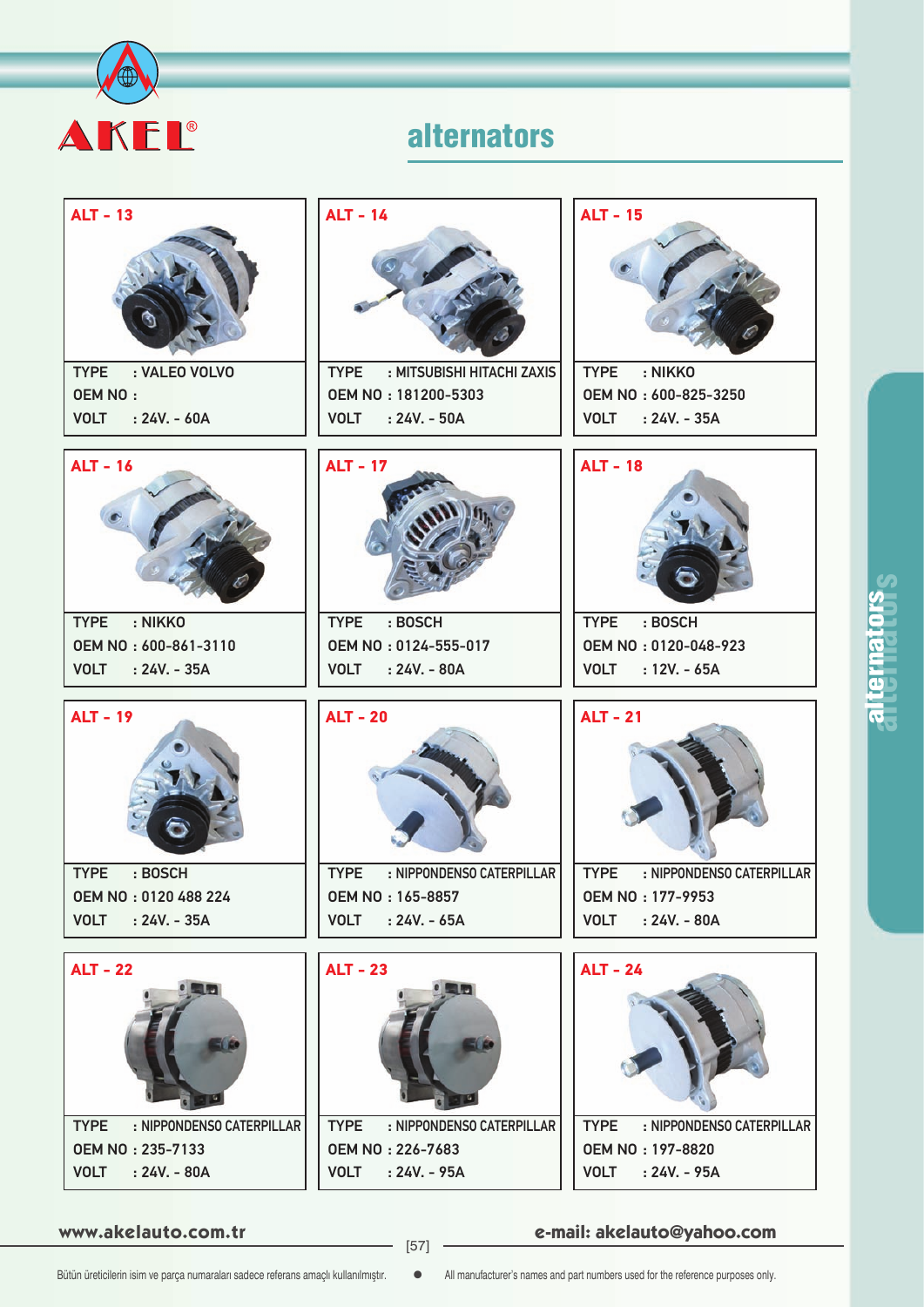



**www.akelauto.com.tr e-mail: akelauto@yahoo.com** [58]